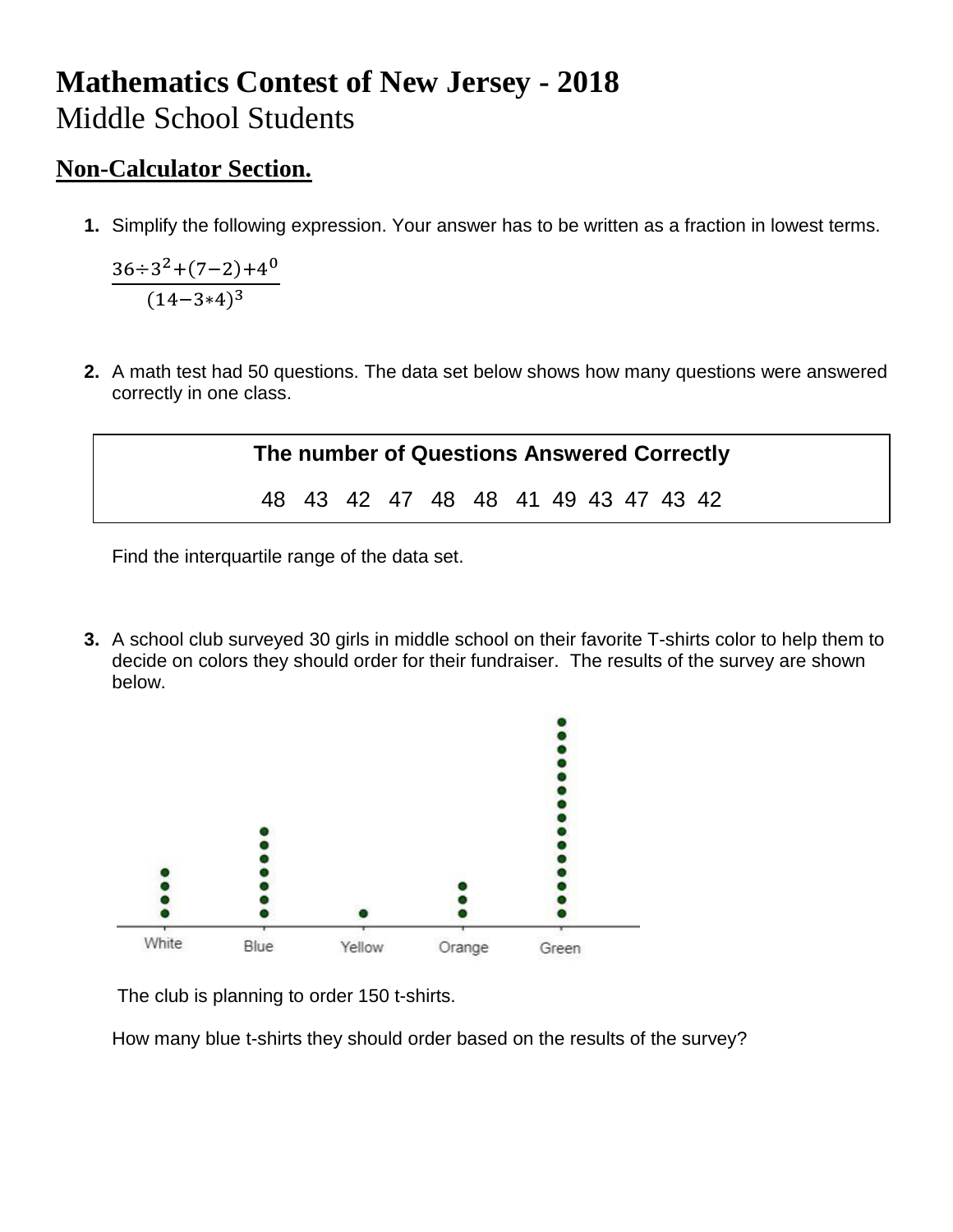- **4.** Circle the value of d that makes the equation  $\frac{3}{4}d + \frac{2}{3}$  $\frac{2}{3} = \frac{1}{6}$  $rac{1}{6}$  true?
	- **A.** 2 3 **B.** -  $\frac{2}{3}$  $\frac{2}{3}$  **C.** 1 3 **D.** -  $\frac{1}{2}$  $rac{1}{3}$
- **5.** Solve for *x.* Do not round your answer

$$
2.5x + 6.1 = 10.25
$$

- **6.** Determine the equation of the line connecting the points (0,1) and (2,3). Write your equation in the slope-intercept form.
- **7.** An environmental club needs to enlarge a poster using a scale factor of 125%. The original poster dimensions are 18 inches by 24 inches. What are the dimensions of the new poster?
- **8.** Use the diagram below to find
	- **a)** m∠JAH
	- **b)** m∠GAF

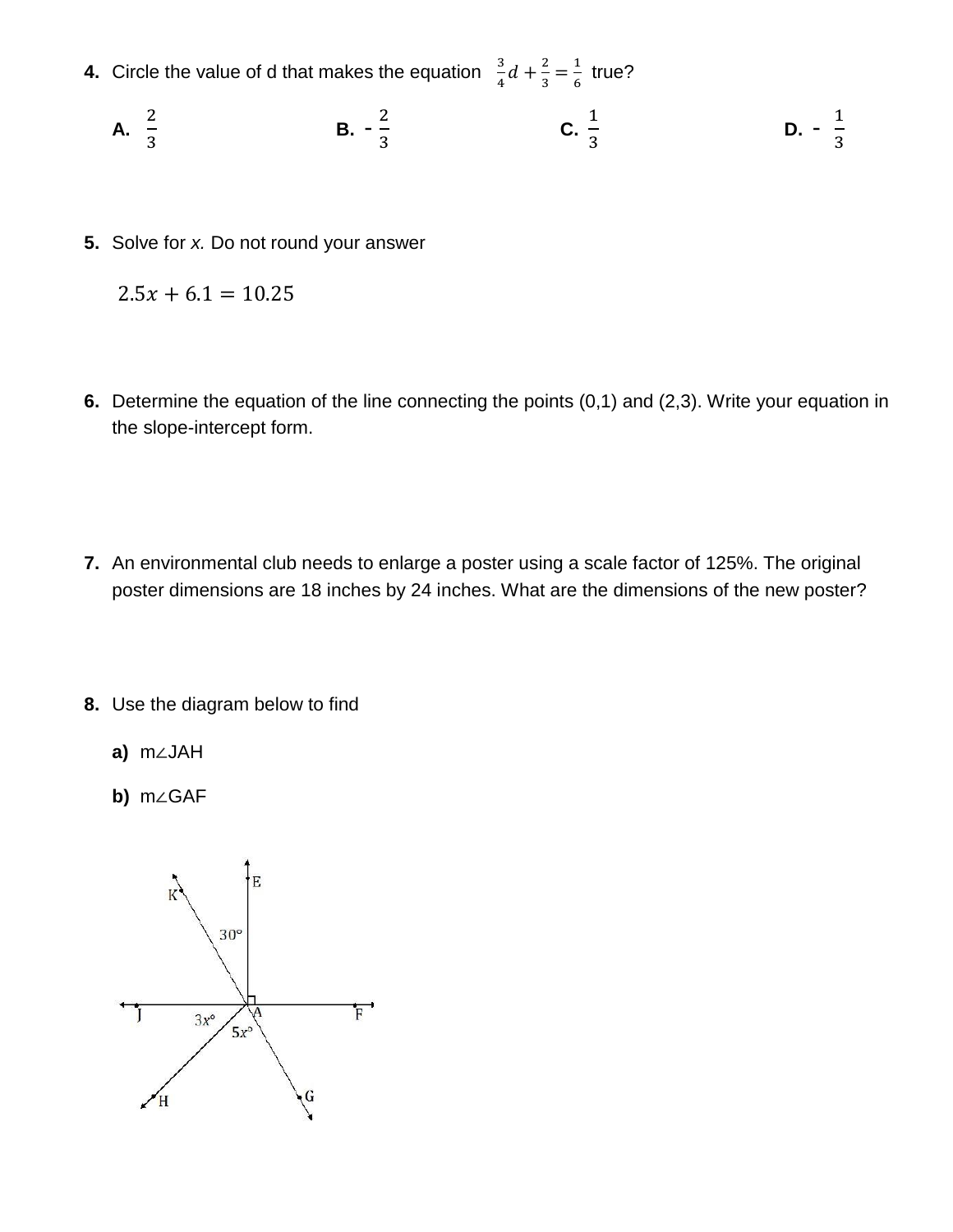**9.** The *Robotic* club is selling t-shirts and the *Girls Who Code* club is selling hats at the fundraiser. Each club records the number of items sold at a certain time. The *Robotic* club uses a table to record their data, while the *Girls Who Code* club uses a graph.

The data collected is represented below:

The number of t-shirts sold:

| Time            | 10:00am | 12:00pm | 1:00 <sub>pm</sub> | 3:00 <sub>pm</sub> |
|-----------------|---------|---------|--------------------|--------------------|
| <b>T-shirts</b> |         | 1 ຕ     | 18                 | 30                 |

## The number of hats sold:



If both clubs continues to sell T-shirts and hats at the same rate,

- **a)** how many hours it will take the Robotic club to sell 48 t-shirt?
- **b)** how many hours it will take the Girls Who Code club to sell 48 hats?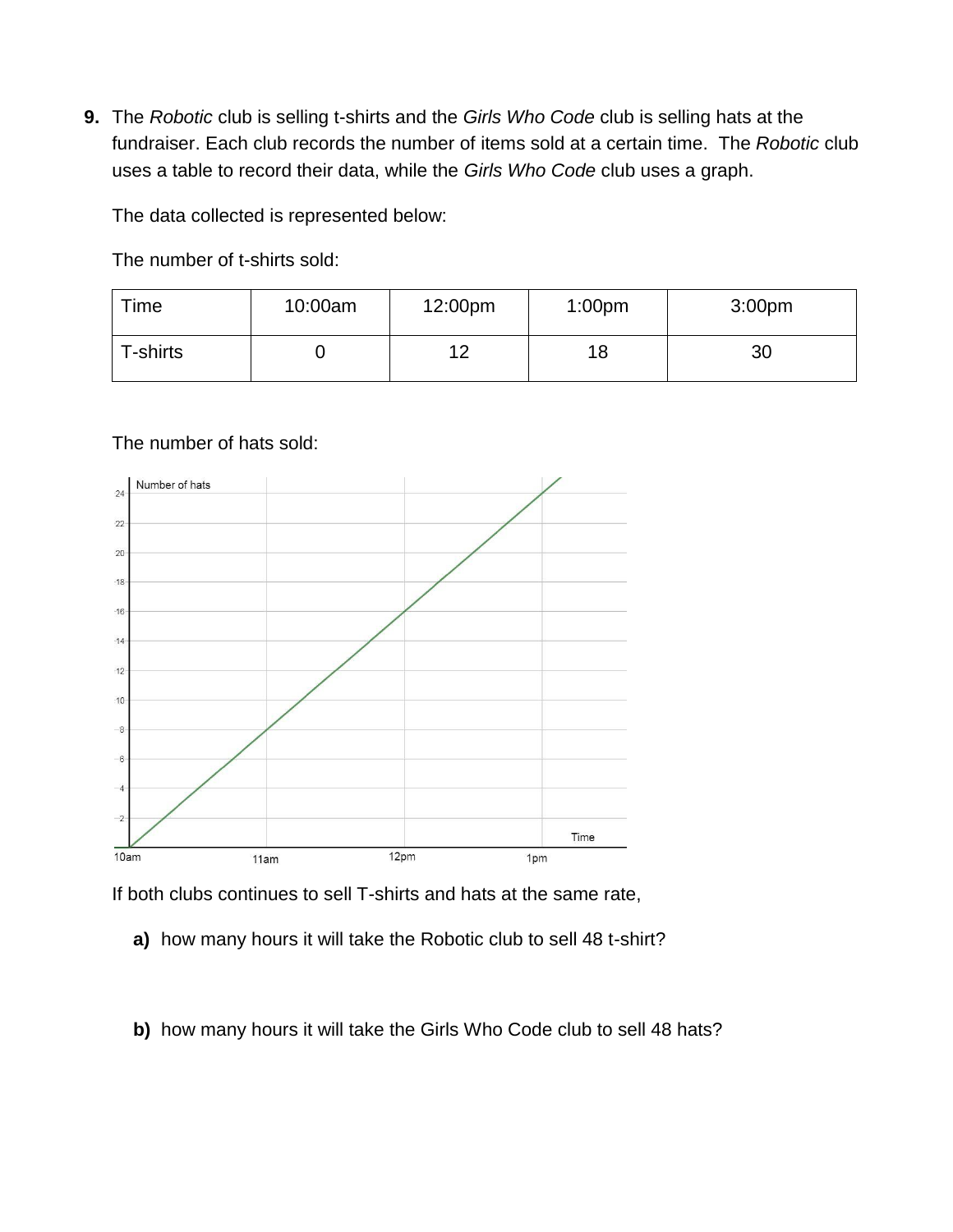**10.**Evaluate the following expression when b=-2, c=4 and h=6. Your answer has to be written as a fraction in lowest terms.

$$
\frac{(bc+h)^2-bh}{bh}
$$

**11.**Solve the inequality:

$$
-2x + 7 \le 15
$$

Represent the solution set of the inequality on the number line below:



- **12.** Monique is training for a marathon. The equation  $y = \frac{1}{7}$  $\frac{1}{7}$  x represents the total distance y in miles she can run in x minutes.
	- **a)** Identify the slope of the equation.
	- **b)** Based on the given equation, how long will it take her to run 1 mile?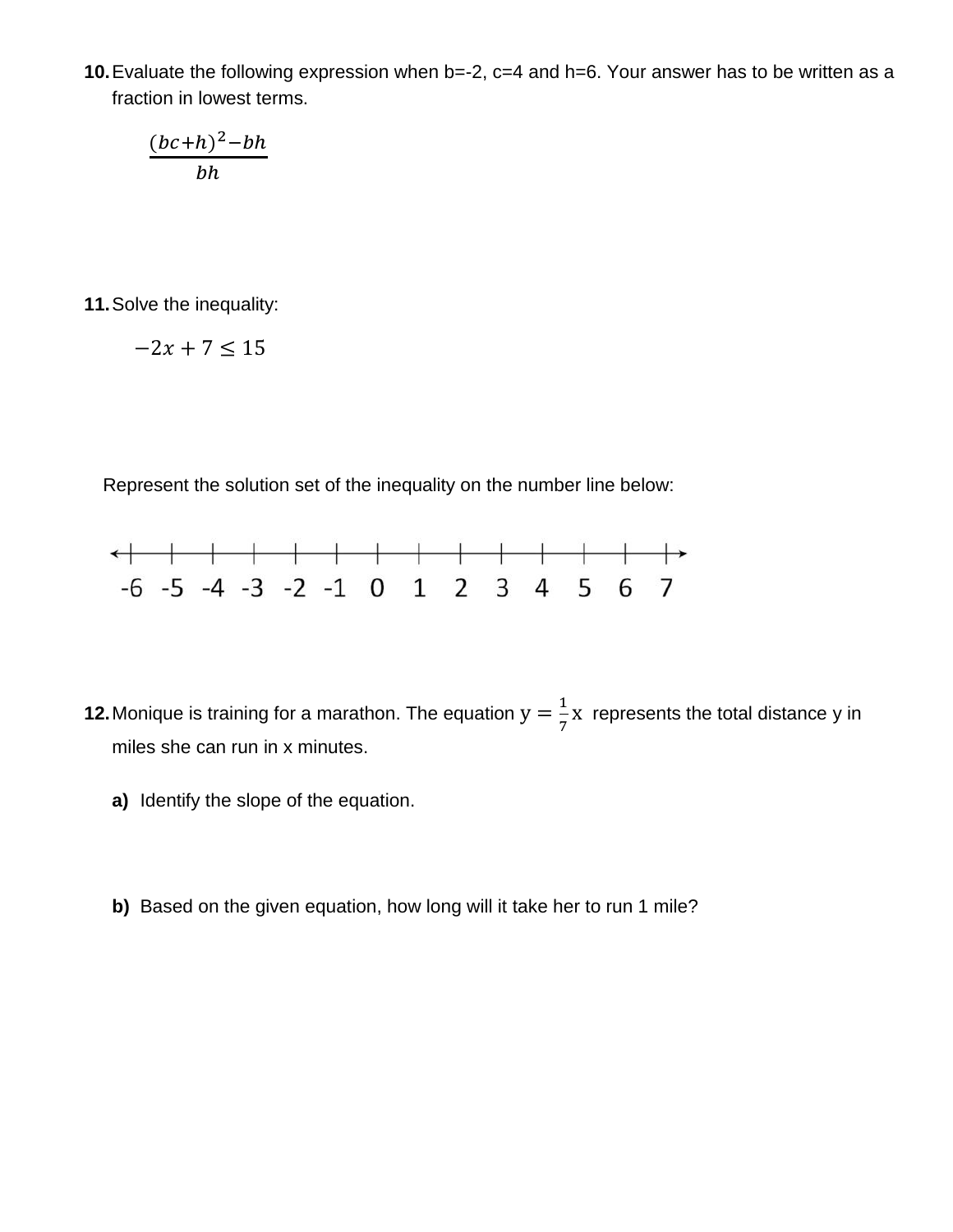**13.**Use the graphs of linear equations below to answer the following questions. A line can be used more than once as long as it fits the specified characteristics.



**A.** Name at least one line with a negative slope? \_\_\_\_\_\_\_\_\_\_\_\_\_\_\_\_\_\_\_\_\_\_\_\_\_\_\_\_\_\_ **B.** Which line has an undefined slope? \_\_\_\_\_\_\_\_\_\_\_\_\_\_\_\_\_\_\_\_ **C.** Which line has a slope zero? \_\_\_\_\_\_\_\_\_\_\_\_\_\_\_\_\_\_\_\_\_ **D.** Name at least one line with the y intercept  $(0,6)$ ? \_\_\_\_\_\_\_\_\_\_\_\_\_\_\_\_\_\_\_\_\_\_\_ **E.** Which line does not have any x-intercepts? \_\_\_\_\_\_\_\_\_\_\_\_\_\_\_\_\_\_\_\_\_\_\_\_\_\_\_\_\_\_\_\_\_ **F.** Which lines are perpendicular? \_\_\_\_\_\_\_\_\_\_\_\_\_\_\_\_\_\_\_\_\_\_\_\_\_\_\_\_ **G.** Which lines have the same slope? \_\_\_\_\_\_\_\_\_\_\_\_\_\_\_\_\_\_\_\_\_\_\_\_\_\_\_ **H.** Find the slope of the lines from the previous question \_\_\_\_\_\_\_\_\_\_\_\_\_\_\_\_\_\_\_\_\_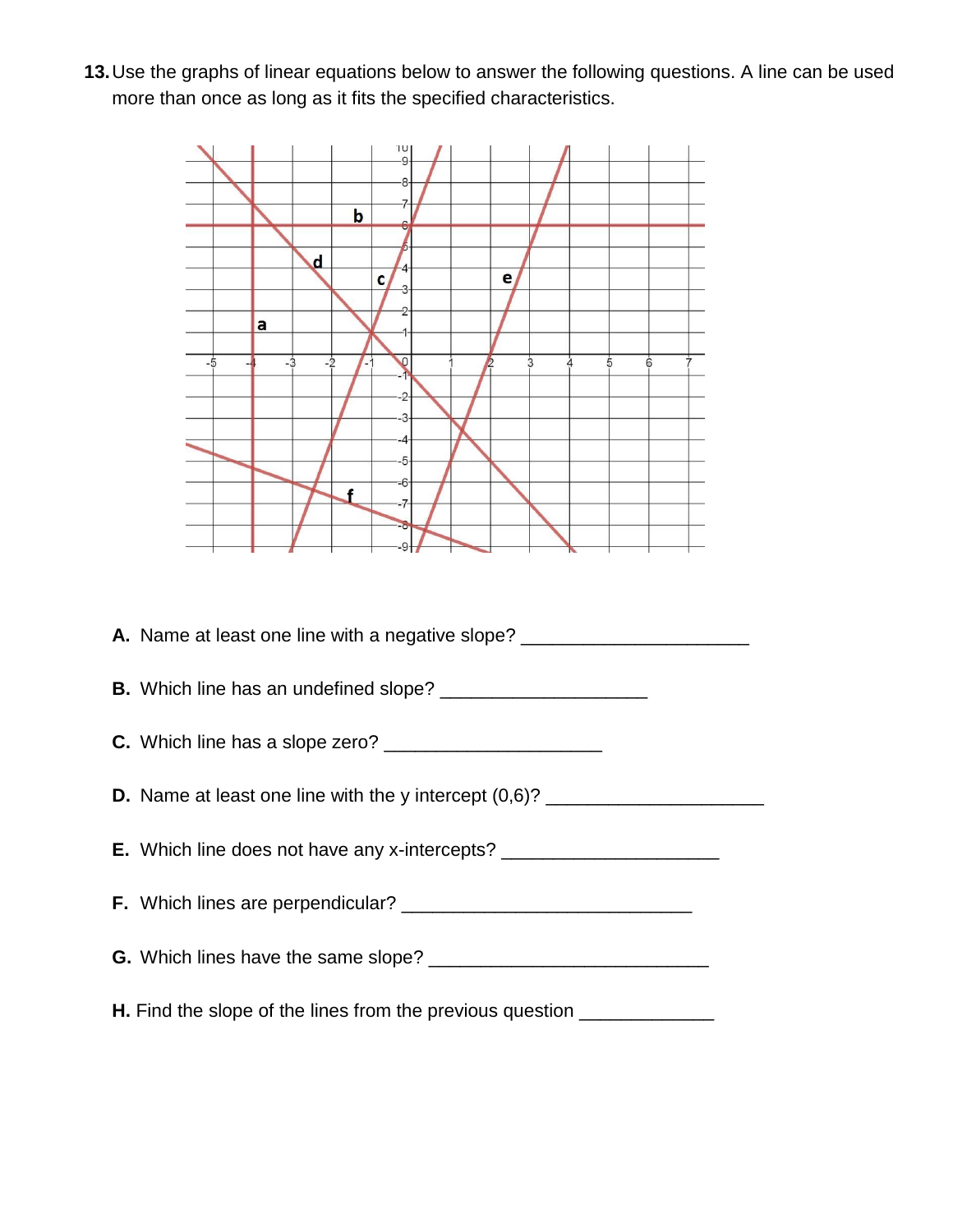## **Calculator Section.**

- **14.**Eric paid \$44.80 for an item after he received a 20% discount. What was the original price of the item?
- **15.** Megan and her friends are baking different types of cookies for a party. Megan has  $12\frac{1}{6}$ pounds of chocolate. After she gave each of her three friends the same amount of chocolate, she still had 2 $\frac{2}{3}$  $\frac{2}{3}$  pounds left. How much did she give to each of her friends?
- **16.**The volume of the prism shown is 147 cm3. What is its height?



**17.**The water level in a swimming pool increased from 6.5 feet to 8 feet. What is the percent increase in the water level, rounded to the nearest percent?

**18.** Let *a* and *b* be two rational numbers.  $a + b = -4$  and  $|a - b| = 14$ . Find the values of *a* and *b*.